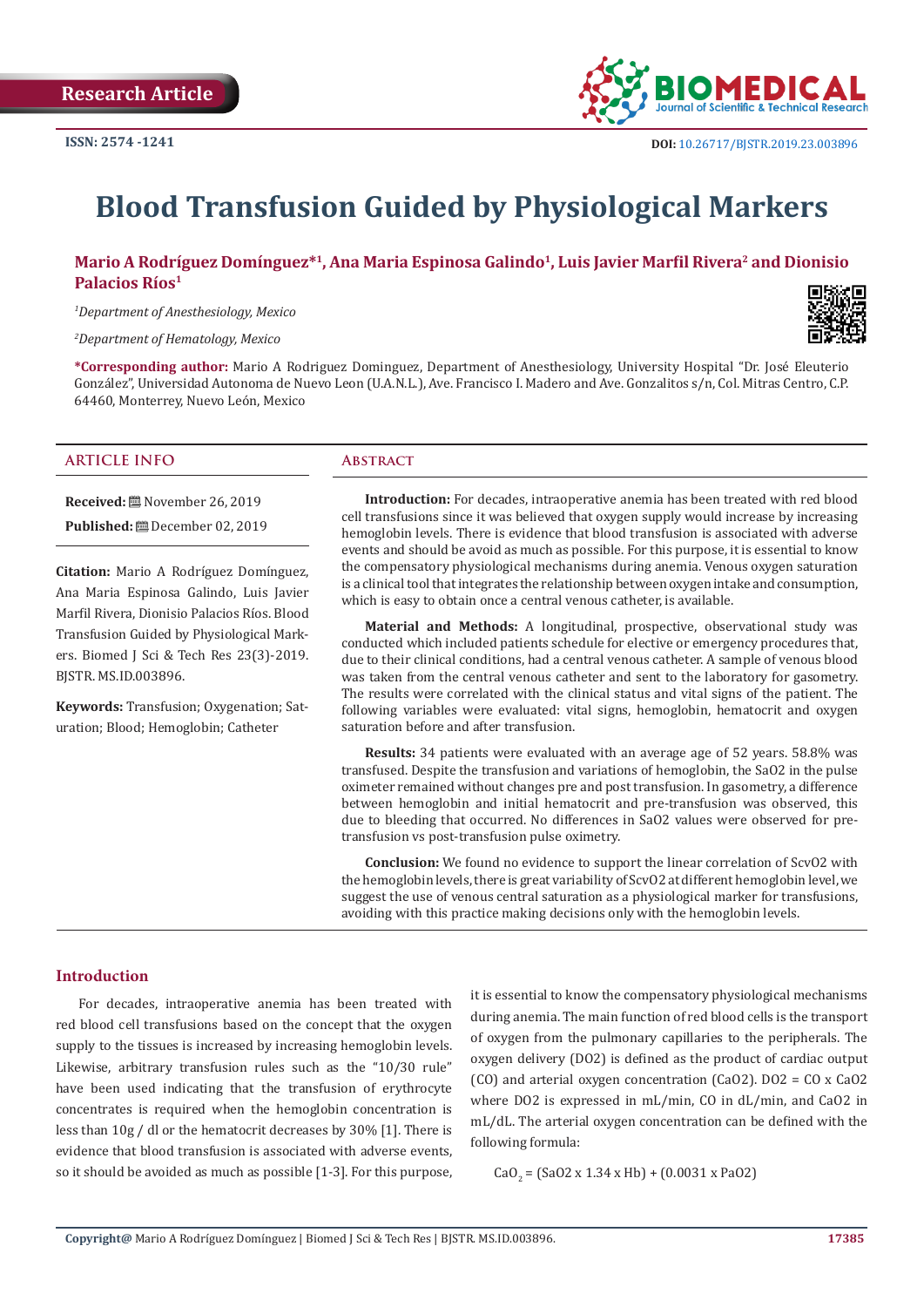Where SaO2 is the arterial saturation (in %), 1.34 is the amount of oxygen carried on the hemoglobin (in mL/g), Hb represents the hemoglobin level (in g/dL), 0.0031 is the solubility coefficient of oxygen in human plasma at 37 °C (in mL/dL\*mmHg) and PaO2 the arterial tension measure in mmHg. From this equation, we can infer that to maintain the tissue oxygen supply the organism must adjust some variables such as: Hb, CO, oxygen consumption (VO2) and SaO2. The ratio of oxygen consumption (VO2) to oxygen delivery (DO2) is defined as "Oxygen extraction ratio" (O2ER) in normal circumstances the normal range is from 20-30% because the DO2 (800- 1200mL/min) exceeds VO2 (200-300mL/min) three to five times. In this way the hemoglobin concentration and the oxygen delivery (DO2) can decrease significantly without affecting the oxygen consumption, which makes it independent of DO2 [4,5]. However, below a critical threshold of hemoglobin concentration (HbCRIT) and critical oxygen delivery (DO2 CRIT), a level of VO2 / DO2 dependence is reached. This means that below this threshold any decrease in DO2 or Hb also results in a decrease in VO2 and therefore in tissue hypoxia.

Venous oxygen saturation is a clinical tool that integrates the relationship between the intake and oxygen consumption in the body, in absence of a mixed venous saturation sample (SvO2) obtained through a pulmonary arterial catheter, central venous oxygen saturation (SvcO2) is being used as an accurate substitute. Central venous catheters are simpler to insert, safer and cheaper than pulmonary artery catheters [6]. By means of a central venous catheter, it is possible to take blood samples for the measurement of ScvO2, whose value ranges around 73% - 82% [6,7]. Since, as stated, the Hb level does not guarantee an adequate tissue perfusion. Accordingly, the physiological transfusion markers should replace the arbitrary markers currently used based only on hemoglobin levels [8,9]. In this way, we could avoid the unnecessary use of transfusions with the consequent savings in blood banks, reserving it only to those patients who really require it, avoid adverse transfusion reactions such as acute lung injury, infection transmission, among others.

Transfusion guidelines should consider the individual ability of each patient to tolerate and compensate the acute decrement of hemoglobin concentration in the account that there is not a universal threshold to indicate a transfusion [10]. The markers should instead consider signs of tissue dysoxia, which may occur at different hemoglobin concentrations depending on the comorbidities of each patient. These signs may be based on signs and symptoms of inadequate oxygenation, however, before a decision is made regarding transfusion, it must be ensured that there is an adequate supply of volume with crystalloids and / or colloids and that the anesthetic management at the time is optimal. The objective of the present study was to demonstrate that physiological markers, specifically central venous saturation, are parameters that are useful to determine the use of blood transfusion.

# **Materials and Methods**

# **Study Design and Ethical Aspects**

A longitudinal, prospective, observational study was conducted which included patients from 18 to 60 years, of indistinct gender, who entered the operating room for any surgical procedure of any specialty in in a third level hospital. The procedures included needed to carry a risk of bleeding greater than 15-20% of the circulating blood volume and the patients that, due to its clinical conditions, required a central venous catheter. Exclusion criteria included patients who refuse to participate in the study, with active bleeding from the gastrointestinal tract, with anemia or blood dysrcrasias and hemodynamically unstable. The elimination criteria included patients in whom the history of blood dyscrasias is unknown or confirmed, patients who have some other pathological condition that alters the results and interpretation of the study, patients with active bleeding and who require an urgent blood transfusion. This protocol was submitted for evaluation to the ethics committee. Because the study was carried out only in patients who already have a central venous catheter in place, patient authorization was not required by informed consent. In the same way the patient was not intervened, since this is an observational study, only the data was collected and analyzed.

### **Study Variables**

For each patient who met the criteria a sample of venous blood was taken from the central venous catheter. The sample was then taken to the hospital's gasometry laboratory where the study was conducted. Once the result of the sample was obtained, it was captured in a database including as variables the results of arterial gasometries, vital signs and laboratory tests that the patient will have, such as blood count and blood chemistry.

#### **Statistical Analysis**

Epidemiological data such as age and sex will be obtained. The data will be analyzed with measures of central tendency such as mean, median and dispersion measures such as the standard deviation. In the bivariate analysis, it is planned to use the Shapiro-Wilk test to observe the dispersion of the data and classify it as parametric or non-parametric. Based on the results obtained, nonparametric statistical tests such as square chi for two groups and Wilcoxon were performed, given that related groups are compared. If the results obtained are parametric, tests such as Student's T will be performed for related groups. The SPSS version 24 program was used to perform the statistical tests described above.

# **Results**

34 patients were evaluated with an age average of 76 years  $(\pm$ 16 years). The average weight of the patients was 80 kg and the average size was 164 cm. 64.7% of the patients were male and 35.3% female (Table 1). 58.8% of the patients evaluated had the need to be transfused. An average of 777 cm3 of blood was transfused;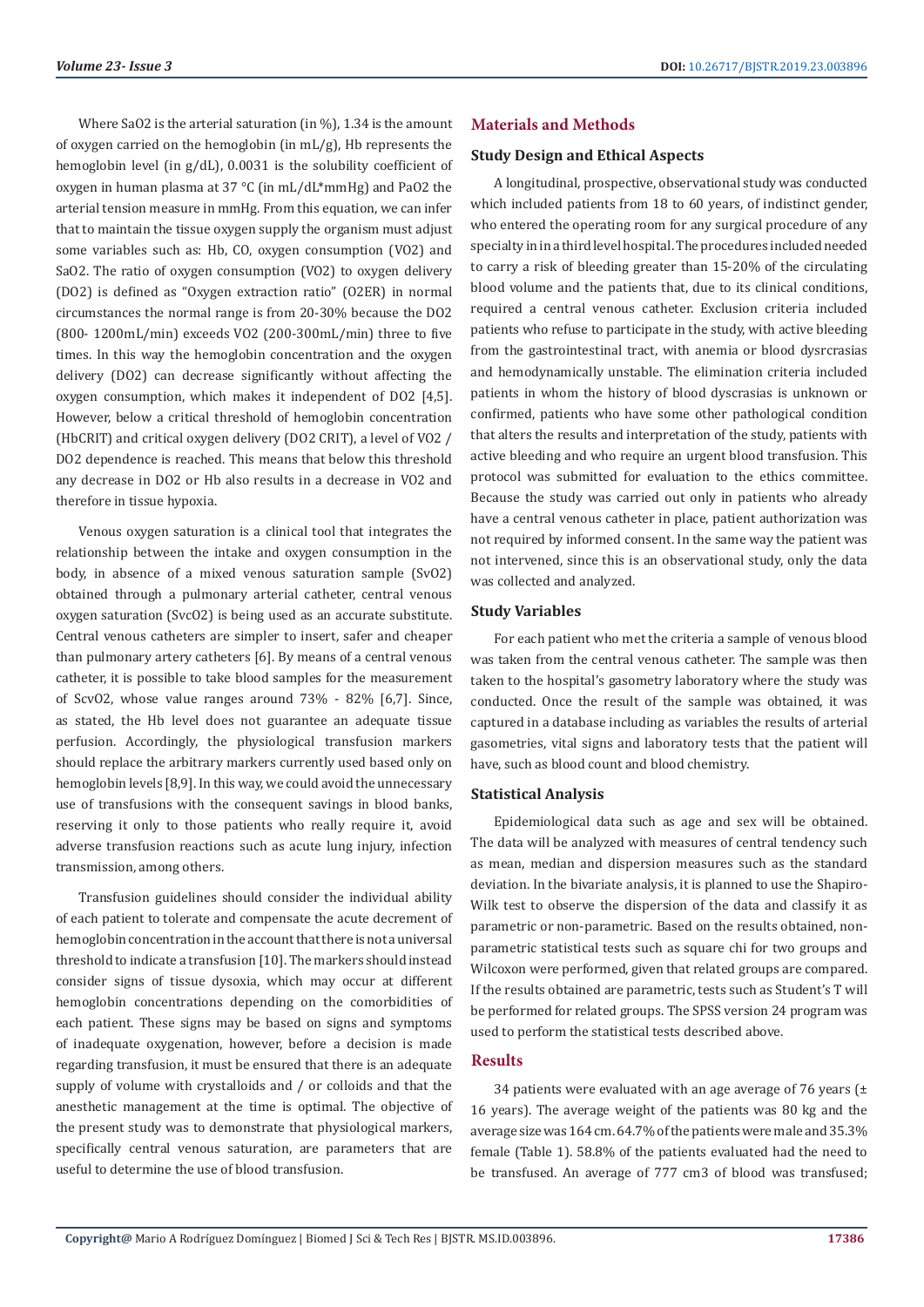the most common amount of transfused packets was two globular packages. Vital signs were evaluated with a range of 83-84 beats per minute, respiratory frequency varied from 21 breaths per minute prior the surgical procedure and an average pulse oximeter saturation of 98%. Systolic blood pressure fluctuated from 127-109 mmHg at the end of the procedure and the initial diastolic pressure was 74-mmHg compare to the 66 mmHg at the end of the procedure (Figures 1-4).



**Figure 1:** Average hear rate.



**Figure 2:** Average Breathing rate.



**Figure 3:** Average Systolic Pressure.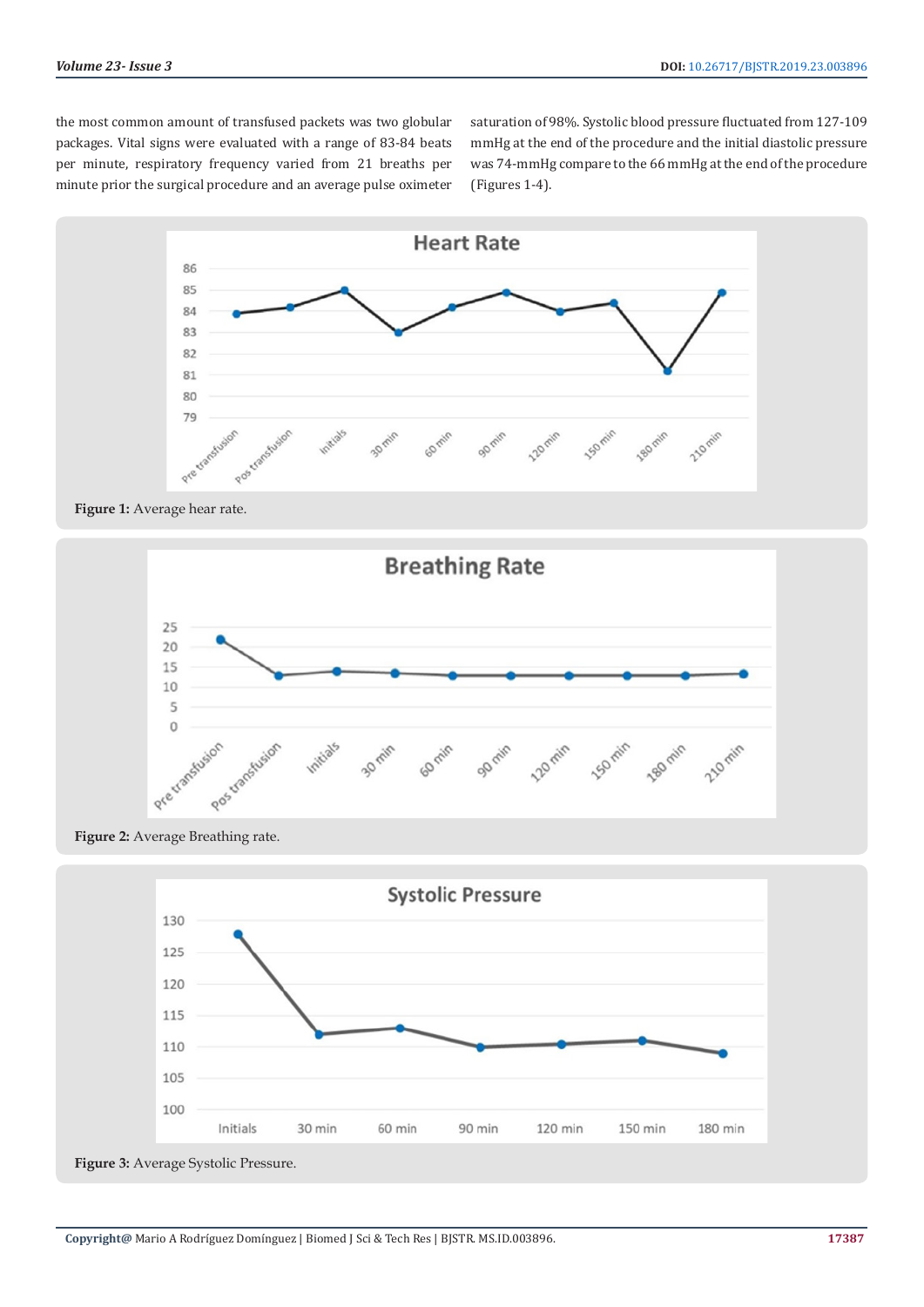

**Table 1:** Demographic characteristics of the patients.

| Demographic Data |              |  |  |  |  |  |
|------------------|--------------|--|--|--|--|--|
| Patients         | 34           |  |  |  |  |  |
| Age (years)      | 52           |  |  |  |  |  |
| Size (cm)        | $164 \pm 11$ |  |  |  |  |  |
| Weight (kg)      | $80 \pm 20$  |  |  |  |  |  |
| Gender           |              |  |  |  |  |  |
| Female $n$ (%)   | 22 (64.7)    |  |  |  |  |  |
| Male $n$ $(\%)$  | 12 (35.3)    |  |  |  |  |  |

An initial mean Hb was obtained in venous gases of 8.9, pretransfusion of 7.8 and post transfusion of 10. A statistically significant difference was observed in pre and post transfusion hemoglobin, as well as in pre and post transfusion hematocrit unlike SaO2, where there was no difference between pre-transfusion and post transfusion. In arterial gases, a statistically significant difference was found in the initial hematocrit levels and the hemoglobin levels pre transfusion, no differences were observed in SaO2 values or in any of the pre-transfusion vs. post-transfusion data (Table 2) (Figure 5). Finally, a comparative analysis between the markets as cut- off points in the literature reviewed was made. A chi-square cross-tabulation table analysis was performed for qualitative variables, where no statistically significant differences were found in patients with indication of transfusion at the beginning of the procedure; pre-intervention and post-intervention (Table 3).

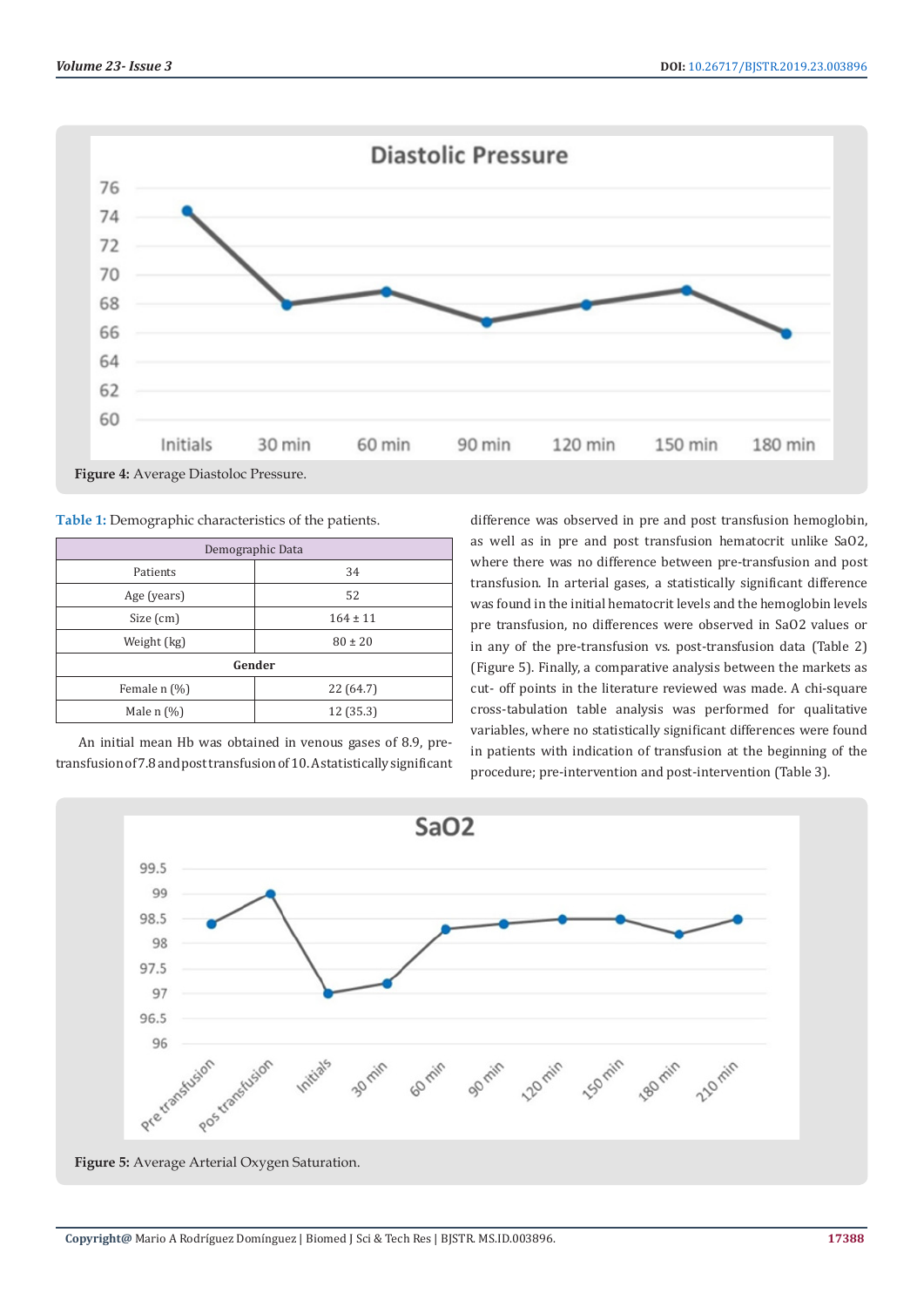|                       | <b>Initial</b> | <b>Pre-Transfusion</b> | P     | <b>Pre-Transfusion</b> | <b>Post Transfusion</b> | P     |  |  |  |
|-----------------------|----------------|------------------------|-------|------------------------|-------------------------|-------|--|--|--|
| <b>Venous Gases</b>   |                |                        |       |                        |                         |       |  |  |  |
| Hb                    | 8.980          | 7.800                  | 0.074 | 7.800                  | 10.                     | 0.008 |  |  |  |
| Hcto                  | 29.500         | 25.                    | 0.031 | 25.                    | 32.                     | 0.008 |  |  |  |
| Sa <sub>02</sub>      | 118.           | 73.                    | 0.198 | 73.                    | 114.50                  | 0.683 |  |  |  |
| <b>Arterial Gases</b> |                |                        |       |                        |                         |       |  |  |  |
| Hb                    | 9.970          | 9.                     | 0.035 | 9.                     | 10.                     | 0.239 |  |  |  |
| Hcto                  | 32.            | 29.                    | 0.035 | 29.                    | 32.                     | 0.195 |  |  |  |
| Sa <sub>02</sub>      | 99.00          | 99.                    | 0.627 | 99.                    | 99.                     | 0.219 |  |  |  |

**Table 2:** Venous and arterial gases, pre transfusion and post transfusion.

**Table 3:** Patients with indication of transfusion at the beginning of the procedure, pre intervention and post intervention.

|                                                 | <b>Venous Hb</b> | <b>Venous Sa02</b> | $\mathbf P$ | <b>Arterial Hb</b> | <b>Arterial Sa02</b> | $\mathbf P$ |  |  |
|-------------------------------------------------|------------------|--------------------|-------------|--------------------|----------------------|-------------|--|--|
| Initials                                        |                  |                    |             |                    |                      |             |  |  |
| Requires transfusion                            | 17               | 6                  | 0.05        | 19                 | 0                    | $\ast$      |  |  |
| No transfusion required                         | 15               | 32                 |             | 14                 | 32                   | $\ast$      |  |  |
| <b>Pre-Intervention</b>                         |                  |                    |             |                    |                      |             |  |  |
| Requires transfusion                            | 172              | 6                  | 0.554       | 154                | 19                   | $*$         |  |  |
| No transfusion required                         |                  | 13                 |             |                    | 15                   |             |  |  |
| <b>Post Intervention</b>                        |                  |                    |             |                    |                      |             |  |  |
| Requires transfusion No<br>transfusion required | 12               | 9                  | 0.056       | 138                | 21                   | 0.05        |  |  |
|                                                 | 10               | 12                 |             | 12                 | 13                   |             |  |  |

Note: \* The variables evaluated are constant, so there is no statistically significant difference.

#### **Discussion**

Based on the considerations above, the present investigation was carried out, with the aim of demonstrating, within our institution and in the operating room environment, the need to take other considerations in addition to a laboratory value when indicating a transfusion. The transfusion of erythrocyte concentrates is a very common practice within the operating room, it is very important for those who are responsible for carrying out this work to have deep knowledge about the physiology and biochemistry involved in the oxygenation process. This in order to achieve the main objective of hemotransfusion, without neglecting the other two variables that the blood influences, which are the rheological and volume effect [11,12]. Unfortunately, routinely monitored variables such as blood pressure, heart rate, urine output, arterial gases and filling pressures do not necessarily reflect tissue perfusion. The mixed venous saturation (SvO2) and central venous oxygen saturation (SvcO2) are better indicators of oxygen delivery (DO2) and perfusion [13,14]. The hemoglobin value has been considered as the determinant to indicate blood transfusion for many years. Although there are guides from different associations and different countries that provide us with great support when deciding if it is necessary to administer blood components to our patients, we propose that we also seek the support of physiological variables and markers when making this important decision. Taking

into consideration that nowadays, at an international level, the transfusion of blood components cannot yet be performed without a residual risk [15,16].

The appropriate use of blood components should be promoted, avoiding abuse, by developing medical guidelines for therapeutic use by specialties based on scientific evidence. Awareness should be made of the high cost of production, the permanent existence of residual risks of infectious diseases and the possibility of causing immediate or late post-transfusion reactions in the patient [17]. Understanding the costs associated with blood products requires extensive knowledge about transfusion medicine and this is attracting not only clinicians but also administrative personnel from the health care sector worldwide. To improve both the clinical and the economic situation, the use of blood bank resources should be optimized [17-19]. Estimate the costs of storage, procurement, transfer among others is complex, however they should be minimized and used only when strictly necessary based on clinical judgment and on the use of technology and tools that allow estimating the state of patient oxygenation. With a rapid and accessible examination in many of the hospitals where surgical procedures are performed, we can obtain data about tissue oxygenation and thus be able to decide more effectively the use of blood bank resources.